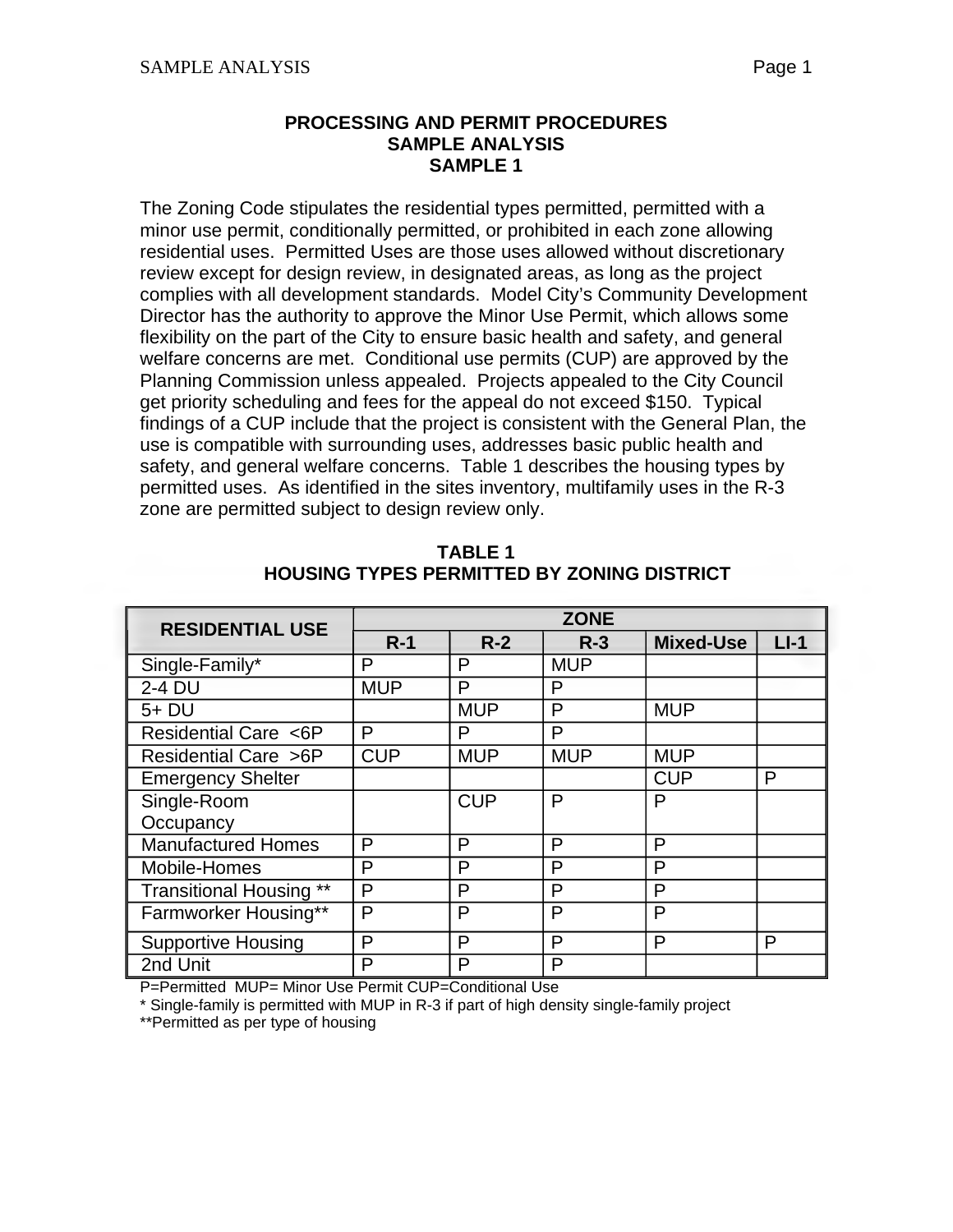## **Permit Processing**

The time required to process a project varies greatly from one project to another and is directly related to the size and complexity of the proposal and the number of actions or approvals needed to complete the process. Table 2 identifies the typical processing time most common in the entitlement process. It should be noted that each project does not necessarily have to complete each step in the process (i.e., small scale projects consistent with General Plan and zoning designations do not generally require Environmental Impact Reports (EIR), General Plan Amendments, Rezones, or Variances). Also, certain review and approval procedures may run concurrently. For example, a ministerial review for a single-family home would be processed concurrently with the design review. Since the majority of EIR are prepared in response to a General Plan Amendment request they are often processed simultaneously. The City also encourages the joint processing of related applications for a single project. As an example, a rezone petition may be reviewed in conjunction with the required site plan**,** a tentative tract map, and any necessary variances. Such procedures save time, money, and effort for both the public and private sector and could decrease the costs for the developer by as much as 30 percent.

| <b>Type of Approval or Permit</b>   | <b>Typical</b>         | <b>Approval Body</b>        |
|-------------------------------------|------------------------|-----------------------------|
|                                     | <b>Processing Time</b> |                             |
| <b>Site Plan Review</b>             | $2 - 6$ weeks          | <b>City Staff</b>           |
| <b>Minor Use Permit</b>             | 6 - 8 weeks            | Community                   |
|                                     |                        | <b>Development Director</b> |
| <b>Conditional Use Permit</b>       | 8 - 16 weeks           | <b>Planning Commission</b>  |
| Variance                            | 6 - 8 weeks            | <b>Planning Commission</b>  |
| Zone Change                         | 12 - 24 weeks          | <b>City Council</b>         |
| <b>General Plan Amendment</b>       | 12 - 24 weeks          | <b>City Council</b>         |
| Architectural/Design Review - minor | $2 - 6$ weeks          | <b>City Staff</b>           |
| Architectural/Design Review - Major | 6 - 12 Weeks           | Design Review Board         |
| <b>Final Subdivision Map</b>        | 6 weeks                | Community                   |
|                                     |                        | <b>Development Director</b> |
| <b>Subdivision Maps</b>             | 10 - 16 weeks          | <b>Planning Commission</b>  |
| <b>Parcel Maps</b>                  | 8-12 weeks             | Community                   |
|                                     |                        | <b>Development Director</b> |
| <b>Negative Declaration</b>         | $4 - 6$ weeks          | Community                   |
|                                     |                        | <b>Development Director</b> |
|                                     |                        | or Planning                 |
|                                     |                        | Commission*                 |
| <b>Environmental Impact Report</b>  | 4 - 6 months           | <b>Planning Commission</b>  |

**Table 2 Timelines for Permit Procedures** 

Source: City Planning Department

\* Depending on entitlement and significance of impact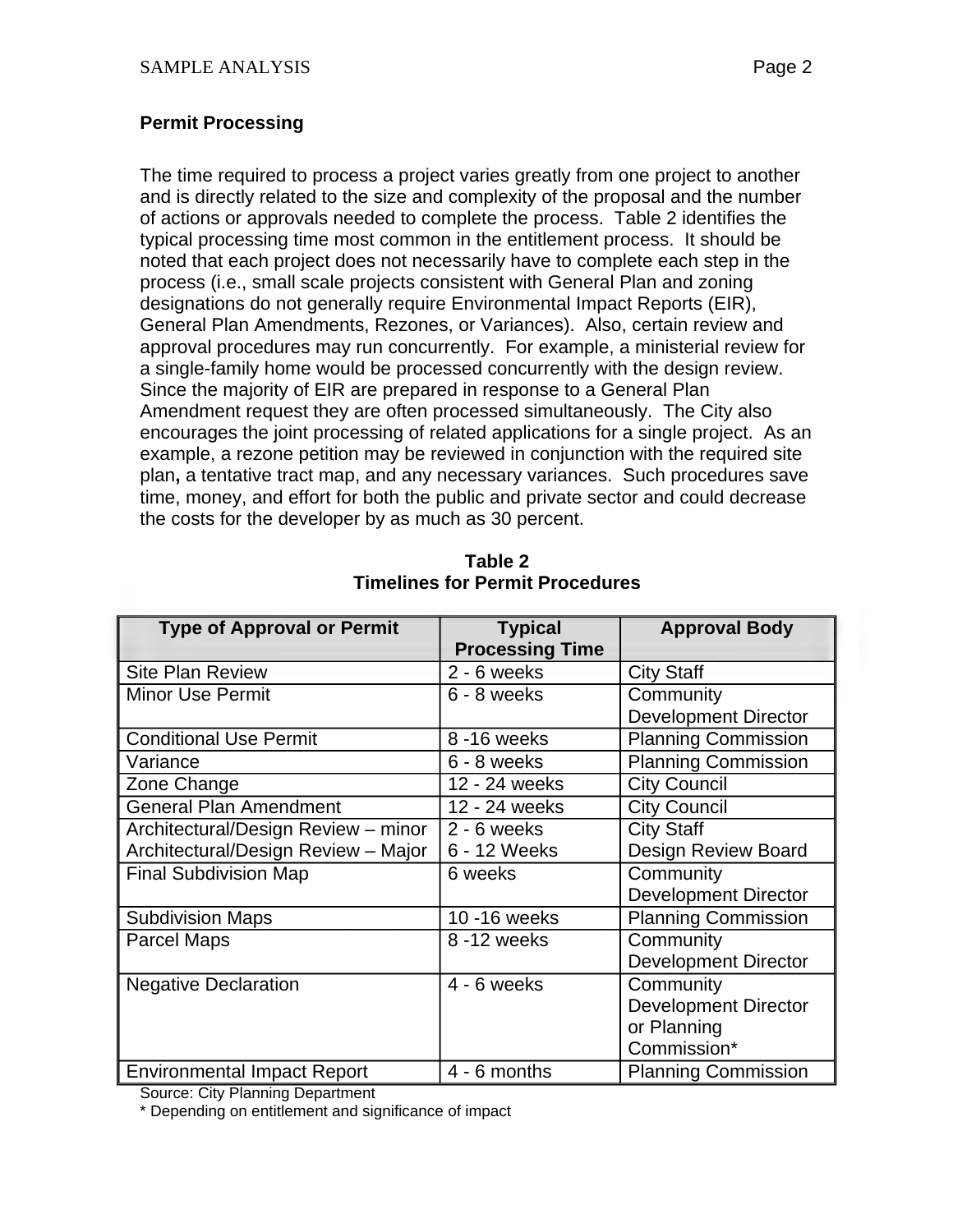works, and the fire department is arranged to discuss the development proposal. The City works closely with developers to expedite approval procedures so as not to put any unnecessary timing constraints on development. For a typical project, an initial pre-consultation meeting with the community development department, public Then a tentative parcel map application or a description of project must be filed with a site plan, which is first reviewed by the planning department and other agencies such as public works for consistency with City ordinances and General Plan guidelines. Concurrently, the elevations are sent to the design review staff for approval. The plan is then approved at the staff level. Depending on the complexity of the project, a single-family project is approved in 4 to 6 weeks from date of plan submission; if no variances, exceptions, or zone changes are needed. After the project is approved, the building department performs plan checks and issues building permits. Larger projects requiring minor use permits are sent to the community development director. Minor use permit hearings are publicly noticed and take place at the discretion of the community development director but no less than twice a month. Throughout construction, the building department will perform building checks to monitor the progress of the project. This process does not seem to put an undue time constraint on most developments because of the close

working relationship between City staff, developers, and the decision-making body. Table 3 outlines typical approval requirments for a single-family infill project, a 30-unit subdivision, and a 50-unit multifamily project.

Multifamily projects take an average of 8 months to process, usually because of variance requests and the requirement for a minor use permit for projects over 25 units. The additional time, as well as the public hearing can pose a constraint to the development of multifamily projects. As a result, the City will include a program to analyze the number and types of variances requested by multifamily developments to see if requirements should be changed. The City is also revising parking standards for multifamily which reduce the number of multifamily projects requesting a variance.

|                                                  | <b>Single Family</b><br><b>Unit</b> | <b>Subdivision</b>      | <b>Multifamily</b><br><b>Units</b> |
|--------------------------------------------------|-------------------------------------|-------------------------|------------------------------------|
|                                                  | Site Plan                           | <b>Tentative Map</b>    | Site Plan                          |
|                                                  | Deign Review                        | <b>Final Map</b>        | <b>Minor Use Permit</b>            |
|                                                  |                                     | <b>Initial Study</b>    | <b>Design Review</b>               |
|                                                  |                                     | <b>Site Plan Review</b> | Variance                           |
|                                                  |                                     | <b>Design Review</b>    | <b>Negative Declaration</b>        |
| <b>Estimated Total</b><br><b>Processing Time</b> | 4 weeks                             | 6 months                | 8 months                           |

**Table 3 Typical Processing Procedures by Project Type**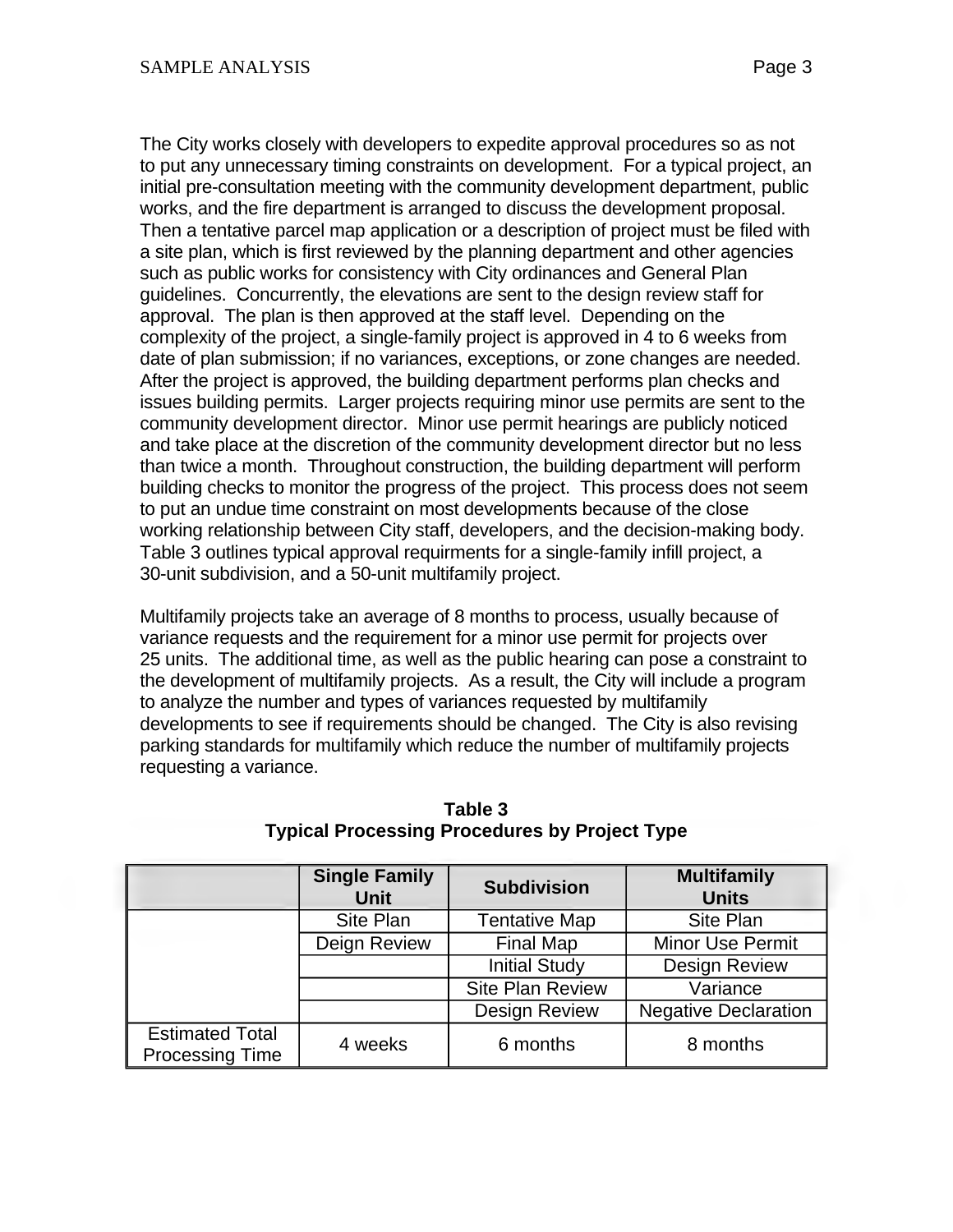## **Second-Unit Ordinance**

On October 14, 2003, in compliance with Government Code section 65852.2, the City adopted a Second-Unit Ordinance. This ordinance developed guidelines for residents who wish to construct a second-unit on their property. In accordance with State law, these applications are reviewed ministerially, and approved at the staff level. The ordinance set forth criteria for the application of second units including the definition of a second-unit, the maximum allowable square footage, and the development standards for these units. Since the adoption of this ordinance, the City has processed 25 building permits for second units. This is an increase of 10 units over the prior 5-year period. Therefore, these criteria do not appear to pose a constraint to the development of second units. Criteria for second units include:

- No more than one additional dwelling unit is allowed on any one legal lot or parcel.
- Construction of the second-unit will not result in total structural lot coverage in excess of 50 percent.
- The total floor area of the second-unit can not exceed 1,000 square feet.
- Second units must conform to setback requirements of the zoning district applicable to primary residence.
- The second dwelling unit shall incorporate the same or similar architectural features as the primary residence.
- One on-site parking spot (uncovered) is required per unit.

## **Residential Design Guidelines**

The City has adopted Residential Design Guidelines which includes specific design objectives that serve as standards by which staff evaluates residential development. Residential projects must obtain approval from the design review staff or design review committee depending on scale of project. The guidelines include objective parameters for both single-family and multifamily projects including emphasizing entryways, deemphasized garages, using appropriate window forms, varying roof styles, and emphasizing the appropriate use of trim, materials, and colors where appropriate. Multifamily projects are required to use a variety of materials and colors with architecture variations to break up continuous walls or "box-like" structures. Staff work closely with the architects to ensure designs conform with existing guidelines. While there are no cost provisions within the guidelines, the purpose of these design standards is not to be cost prohibitive but help developers during the initial design process.

However, the City does recognize that design provisions can add significant cost to a project, especially affordable housing. Therefore to better streamline the design review process, the City is in the process of adopting a single-family and a multifamily design checklist (see Program 10 in Section V of the element).